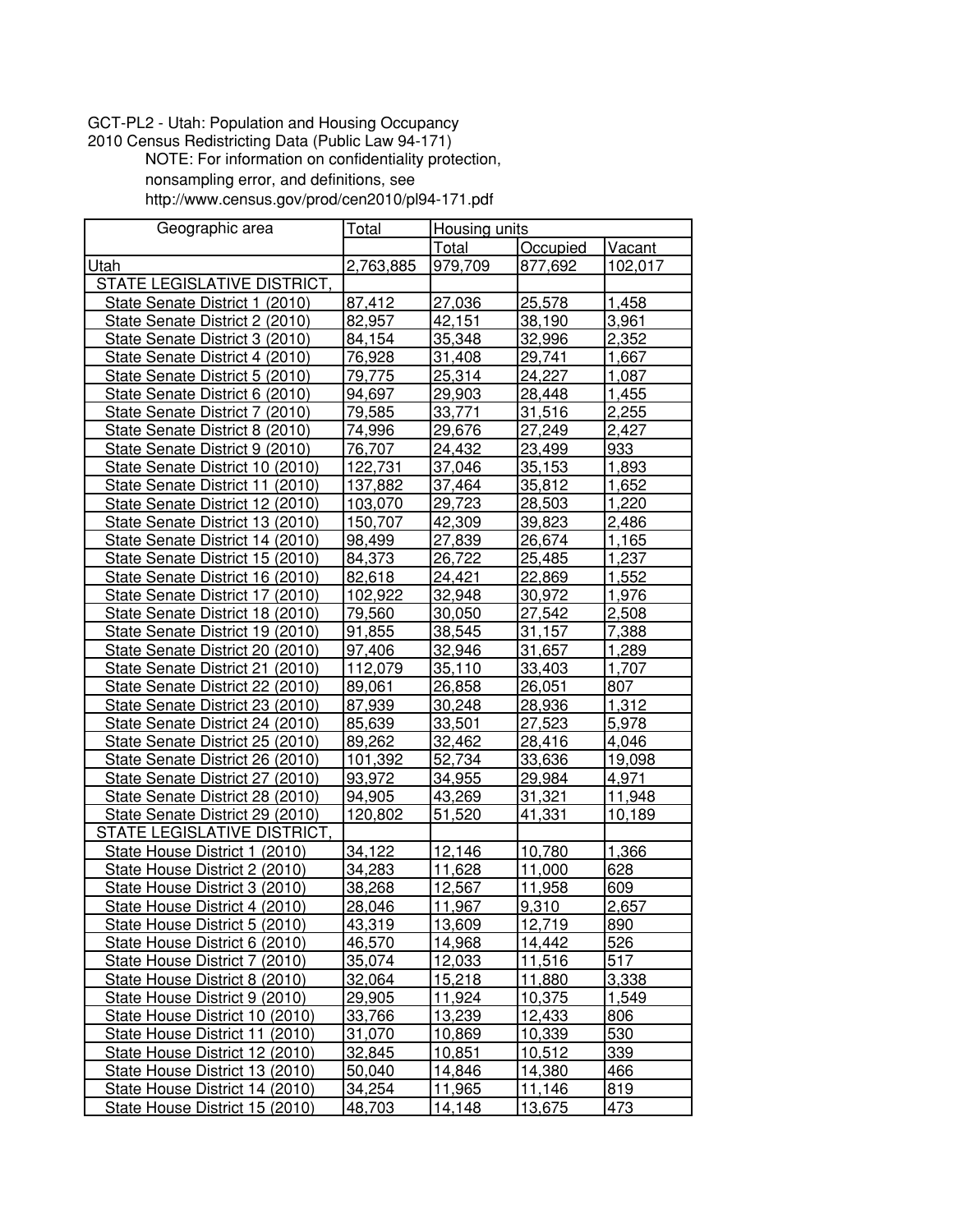| State House District 16 (2010) | 31,401        | 10,288 | 9,907         | 381    |
|--------------------------------|---------------|--------|---------------|--------|
| State House District 17 (2010) | 31,571        | 9,871  | 9,560         | 311    |
| State House District 18 (2010) | 39,762        | 12,101 | 11,703        | 398    |
| State House District 19 (2010) | 29,561        | 11,064 | 10,516        | 548    |
| State House District 20 (2010) | 38,155        | 12,193 | 11,664        | 529    |
| State House District 21 (2010) | 44,298        | 14,374 | 13,537        | 837    |
| State House District 22 (2010) | 40,669        | 11,955 | 11,330        | 625    |
| State House District 23 (2010) | 31,676        | 10,168 | 9,602         | 566    |
| State House District 24 (2010) | 32,363        | 18,957 | 16,732        | 2,225  |
| State House District 25 (2010) | 34,235        | 17,676 | 13,723        | 3,953  |
| State House District 26 (2010) | 33,477        | 11,381 | 10,738        | 643    |
| State House District 27 (2010) | 49,237        | 13,138 | 12,444        | 694    |
| State House District 28 (2010) | 29,137        | 11,870 | 11,155        | 715    |
| State House District 29 (2010) | 36,489        | 10,364 | 9,974         | 390    |
| State House District 30 (2010) | 29,672        | 14,149 | 13,120        | 1,029  |
| State House District 31 (2010) | 31,667        | 13,406 | 12,430        | 976    |
| State House District 32 (2010) | 30,028        | 8,413  | 8,137         | 276    |
| State House District 33 (2010) | 33,619        | 13,122 | 12,403        | 719    |
| State House District 34 (2010) | 30,269        | 10,530 | 9,960         | 570    |
| State House District 35 (2010) | 32,134        | 13,249 | 12,251        | 998    |
| State House District 36 (2010) | 29,535        | 11,054 | 10,531        | 523    |
| State House District 37 (2010) | 30,555        | 13,191 | 12,456        | 735    |
| State House District 38 (2010) | 35,392        | 9,606  | 9,283         | 323    |
| State House District 39 (2010) | 29,830        | 9,108  | 8,789         | 319    |
| State House District 40 (2010) | 29,726        | 13,907 | 13,008        | 899    |
| State House District 41 (2010) | 36,962        | 11,360 | 10,712        | 648    |
| State House District 42 (2010) | 51,909        | 15,338 | 14,443        | 895    |
| State House District 43 (2010) | 30,573        | 9,890  | 9,606         | 284    |
| State House District 44 (2010) | 30,598        | 11,995 | 11,343        | 652    |
| State House District 45 (2010) | 29,393        | 11,209 | 10,696        | 513    |
| State House District 46 (2010) | 28,377        | 11,833 | 10,241        | 1,592  |
| State House District 47 (2010) | 33,114        | 11,441 | 10,858        | 583    |
| State House District 48 (2010) | 28,348        | 8,986  | 8,700         | 286    |
| State House District 49 (2010) | 27,228        | 9,137  | 8,840         | 297    |
| State House District 50 (2010) | 54,430        | 16,369 | 15,635        | 734    |
| State House District 51 (2010) | 41,517        | 12,782 | 12,267        | 515    |
| State House District 52 (2010) | 61,341        | 16,972 | 16,131        | 841    |
| State House District 53 (2010) | 37,757        | 24,860 | 12,832        | 12,028 |
| State House District 54 (2010) | 42,563        | 19,805 | 13,400        | 6,405  |
| State House District 55 (2010) | 38,435        | 15,482 | 13,295        | 2,187  |
| State House District 56 (2010) | 90,503        | 24,316 | 22,936        | 1,380  |
| State House District 57 (2010) | 43,966        | 12,843 | 12,252        | 591    |
| State House District 58 (2010) | 30,039        | 7,949  | 7,697         | 252    |
| State House District 59 (2010) | 30,640        | 9,760  | 9,302         | 458    |
| State House District 60 (2010) | 29,398        | 9,357  | 8,998         | 359    |
| State House District 61 (2010) | 36,117        | 11,084 | 10,524        | 560    |
| State House District 62 (2010) | 32,162        | 9,073  | 8,194         | 879    |
| State House District 63 (2010) | 28,493        | 7,551  | 7,336         | 215    |
| State House District 64 (2010) | <u>36,158</u> | 11,600 | 10,964        | 636    |
| State House District 65 (2010) | 49,224        | 14,186 | 13,487        | 699    |
| State House District 66 (2010) | 37,524        | 10,980 | 10,412        | 568    |
| State House District 67 (2010) | 42,669        | 15,443 | <u>12,515</u> | 2,928  |
| State House District 68 (2010) | 31,934        | 11,854 | 9,980         | 1,874  |
| State House District 69 (2010) | 31,813        | 12,842 | 10,808        | 2,034  |
| State House District 70 (2010) | 34,036        | 12,784 | 11,016        | 1,768  |